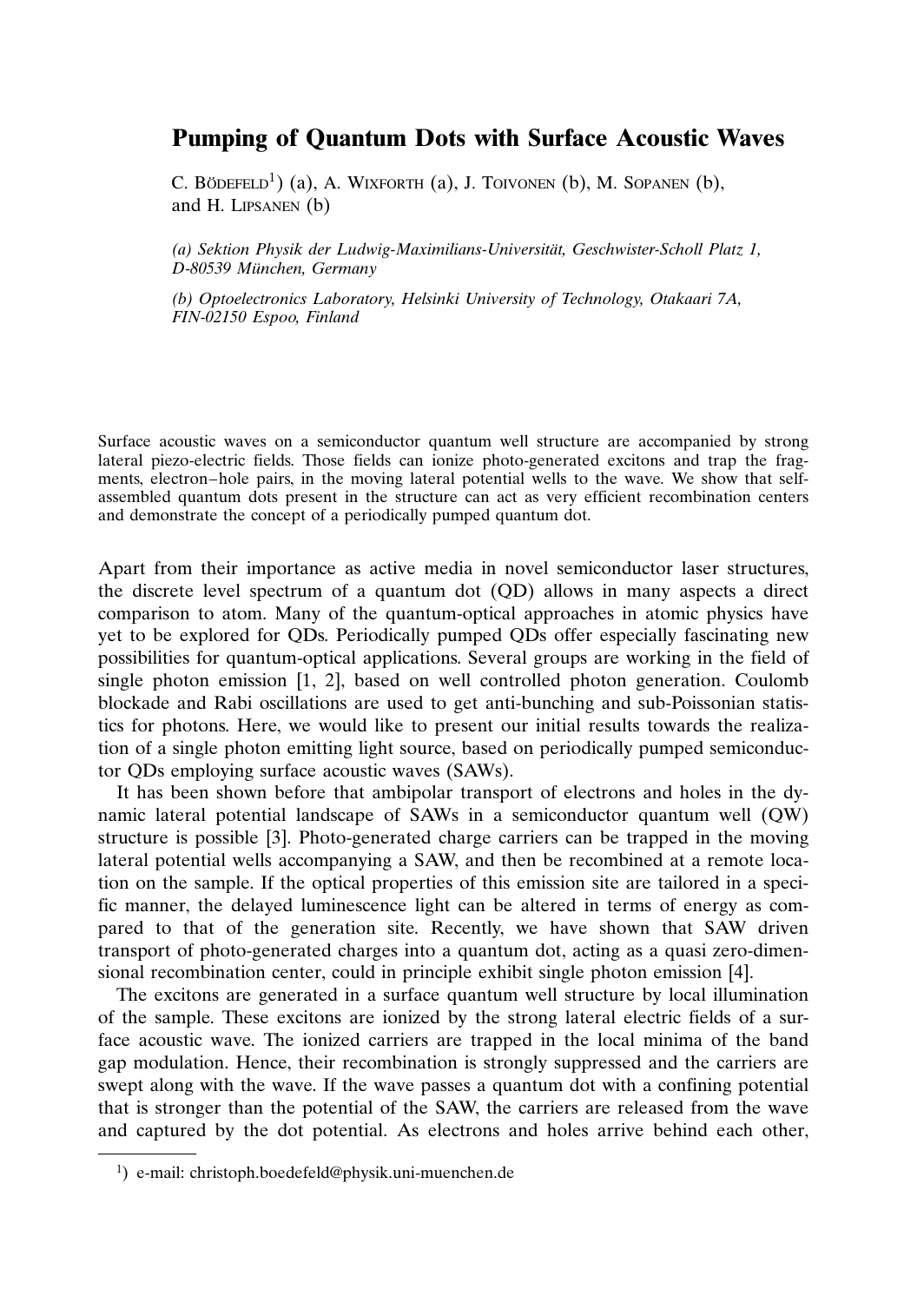recombination will take place in a periodic manner, given by the SAW frequency. In the limit of a single QD, one would have a periodically pumped single photon light source where the period is induced by the periodicity of the SAW.

Here, we want to show first results on the pumping of an ensemble of QDs using SAW. We use self-organized stress-induced quantum dots grown by metal organic vapor-phase epitaxy [5]. A 6.5 nm thick  $In<sub>0.1</sub>Ga<sub>0.9</sub>As QW$  on GaAs is overgrown with a 20 nm GaAs cap followed by about three monolayers of InP. Because of the lattice mismatch, the InP grows in the Stranski-Krastanov growth mode forming self-organized islands. They are about 30–35 nm thick and have a lateral dimension of about 65 nm. The density is about  $1 \times 10^{9}$  cm<sup>-2</sup>. Due to the strain of the InP, a QD is induced in the QW underneath each island.

To excite and detect the SAW two interdigital transducers (IDTs) with a center frequency of  $f_{SAW}$  = 520 MHz are deposited on the sample employing e-beam lithography. The frequency is determined by the relationship  $\lambda_{SAW} = v_{SAW}/f_{SAW}$  where  $\lambda_{SAW}$  – the wavelength of the SAW – is given by the geometry of the IDT. For the given sample cut and orientation the SAW velocity is  $v_{SAW} = 2865 \text{ ms}^{-1}$ . Close to one of the IDTs (which we denote as the SAW emitter) the InP islands are completely removed from the surface, using a wet etching process. This provides a plain QW structure without any QDs on about half the sample area (cf. Fig. 1).

The sample is mounted in an optical cryostat and cooled down to the minimum temperature of  $T = 3.8$  K. A pulsed 780 nm laser diode is used for optical interband excitation above band gap. The photoluminescence (PL) of the sample is analyzed using a triple grating spectrometer with either a cooled CCD or a gated photomultiplier as detector. Variable slits can be inserted in the focal plane of the spectrometer to obtain spatial resolution. By applying a short rf pulse with the frequency  $f_{SAW}$  to IDT1 a SAW is launched, propagating from the etched side of the sample to the side where the QDs are present. The second IDT is used to monitor the attenuation and the time delay of the SAW.

To characterize the sample (see Fig. 1) the PL emitted from the excitation area was recorded while the sample was moved in steps of  $50 \mu m$  along the direction of the SAW using a motor stage. One can clearly see the position of the IDTs and the etched region: PL is almost completely suppressed at the IDTs, because of the thickness of the metal structures. In the etched part of the sample, where the InP islands are removed, the QW luminescence is enhanced, because no QDs are present.



Fig. 1. Spatially resolved, direct photoluminescence of the sample measured along the path of the SAW. The sketch shows the position of the emitting and the receiving transducer. In the etched region  $(X = 0 \mu m)$  to  $X = 900 \mu m$  no quantum dots are present, so that a bright quantum well luminescence is observed. At the position of the interdigital transducers (IDT1 and IDT2) the photoluminescence is suppressed because of the metal structures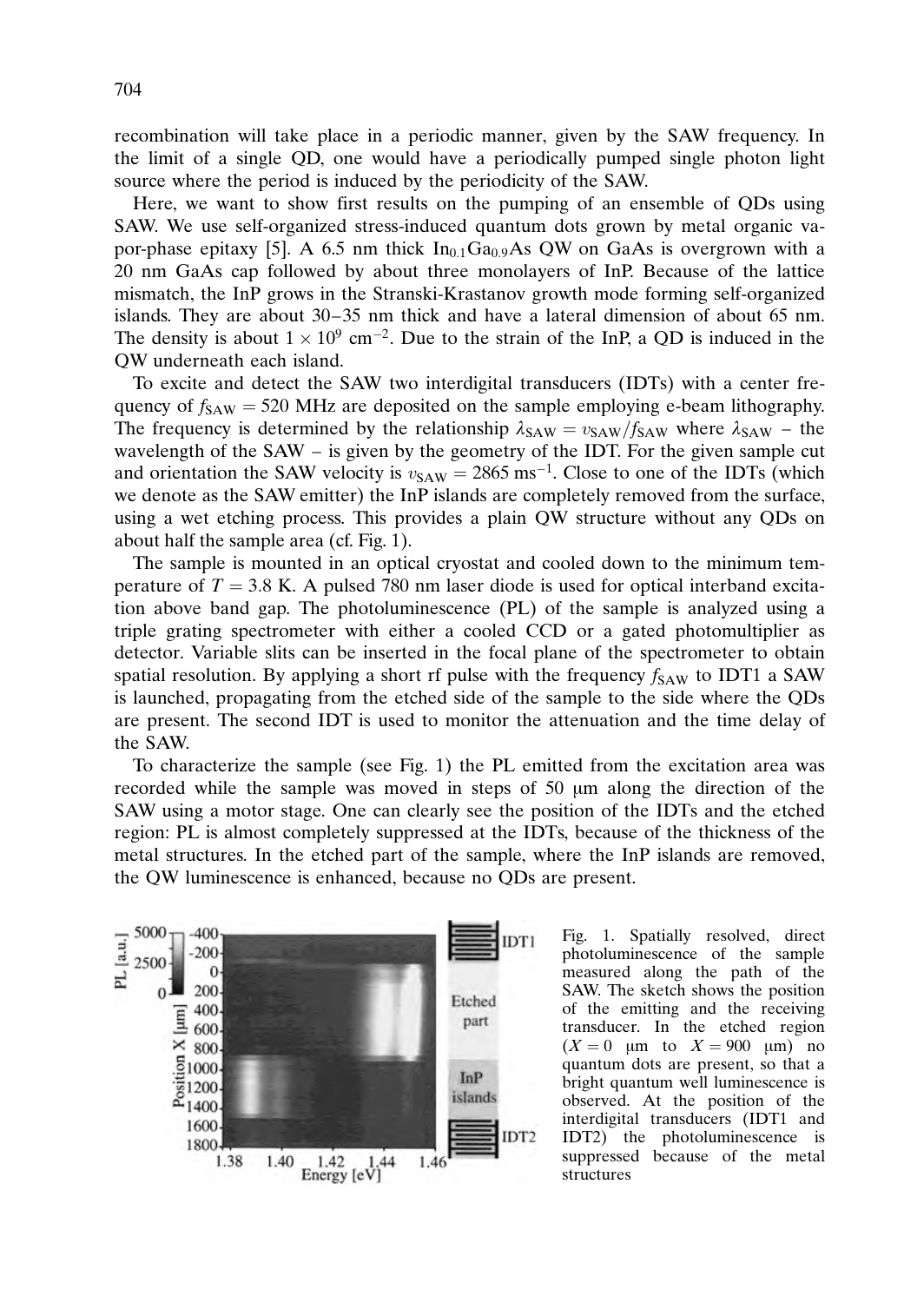For the transport experiment, the excitation position was set to  $X = 0$  µm. The laser repetition rate was  $f = 100$  kHz. The laser pulse was 200 ns long, whereas the SAW pulse was 400 ns long. The delay between both pulses was adjusted for a maximum overlap of the SAW and the illuminated area of the sample. A movable slit in an intermediate image plane was used to gain spatially resolved spectra in the direction of the SAW. Two PL images were taken with the CCD: one with the SAW turned on and a reference image without SAW. The ratio of the spectra is plotted in Fig. 2, where one can see that in the excitation region the changes due to the influence of the SAW are vanishingly small. In addition the graph clearly shows a PL signal coming from the QDs located in the region close to the etch border  $(X = 900 \text{ µm})$ , which decreases in intensity while moving further 'downstream' along the SAW propagation path. No change in the QW luminescence is observed.

We interpret our experimental findings as follows: Optically generated excitons in the QW are dissociated by the strong electric fields accompanying the SAW. The QW structure prevents leaking of the trapped charge along the growth direction of the sample. Therefore they are transported towards the region containing quantum dots. Within the wave, the trapped holes and electrons are separated by about a half wavelength of the SAW [3]. When the wave reaches the area of the sample where the QDs have not been removed, a QD may pluck a carrier while the wave passes by – provided that the QD potential is deep enough. While the SAW moves on the trapped charge carrier – say an electron – stays in the QD, 'waiting' for a hole to follow and recombine.

This absorption process reduces, on the other hand, the number of carriers remaining in the SAW. Therefore the PL decreases along the SAW path in the QD region (cf. Fig. 2) due to two mechanisms: The overall number of transported carriers decreases, leading to a reduction of the capture rate. Also, the confinement in the SAW potential is increased as the screening is reduced due to less charge.

In the inset of Fig. 3, the spectrum of the transported PL taken at  $X = 900 \mu m$  is compared to the spectrum of the direct PL (no SAW present) of the same part of the sample. We observe a slight blue shift of about 1 meV, which cannot be explained at the moment.

Time-resolved measurements of the PL have also been performed. A typical trace is shown in Fig. 3. A photomultiplier with a time window of 50 ns was used for this



Fig. 2. Spatially resolved measurement of the change in PL intensity caused by a SAW. A slit aperture in an intermediate image plane was used to obtain the spatial information. Just beyond the etch border  $(X = 900 \text{ \mu m})$ , a strong quantum dot luminescence  $(E = 1.39$  eV) is seen. At the excitation point  $X = 0$  µm no influence of the SAW can be resolved